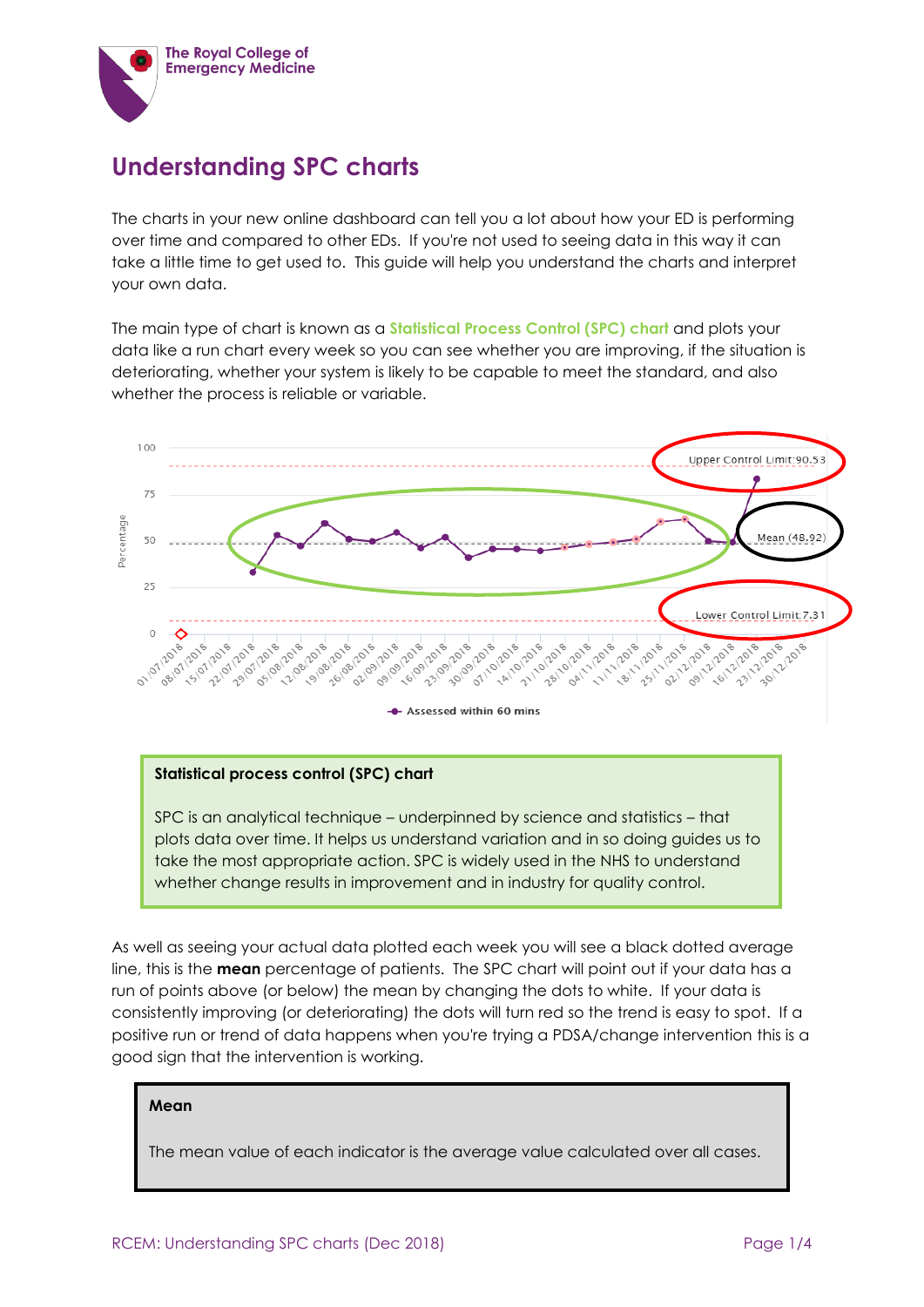

As well as the dotted mean line, you will see two other lines which are known as the **upper and lower control limits**. The control limits are automatically determined by how variable the data is. Around 99% of all the data will fall between the upper and lower control limits, so if a data point is outside these lines you should investigate why this has happened.

## **Control limits**

The lower control limit and upper control limit are the two other lines above and below the mean. The control limits are automatically determined by how variable the data is.

Around 99% of all the data will fall between the upper and lower control limits, so if a data point is outside these lines you should investigate why this has happened.

The next few pages help you understand how to interpret your data in the SPC charts. If you want to learn even more about how to use SPC charts, a really good guide is Making data [count](https://improvement.nhs.uk/documents/2748/NHS_MAKING_DATA_COUNT_FINAL.pdf) (NHS Improvement, 2018). You can find that guide and other great free resources on the [RCEM QI resources](https://www.rcem.ac.uk/RCEM/Quality_Policy/Quality_Improvement_Clinical_Audit/QI_Resources/RCEM/Quality-Policy/Quality_Improvement_Clinical_Audit/QI_Resources.aspx?hkey=e014f99c-14a8-4010-8bd2-a6abd2a7b626) webpage.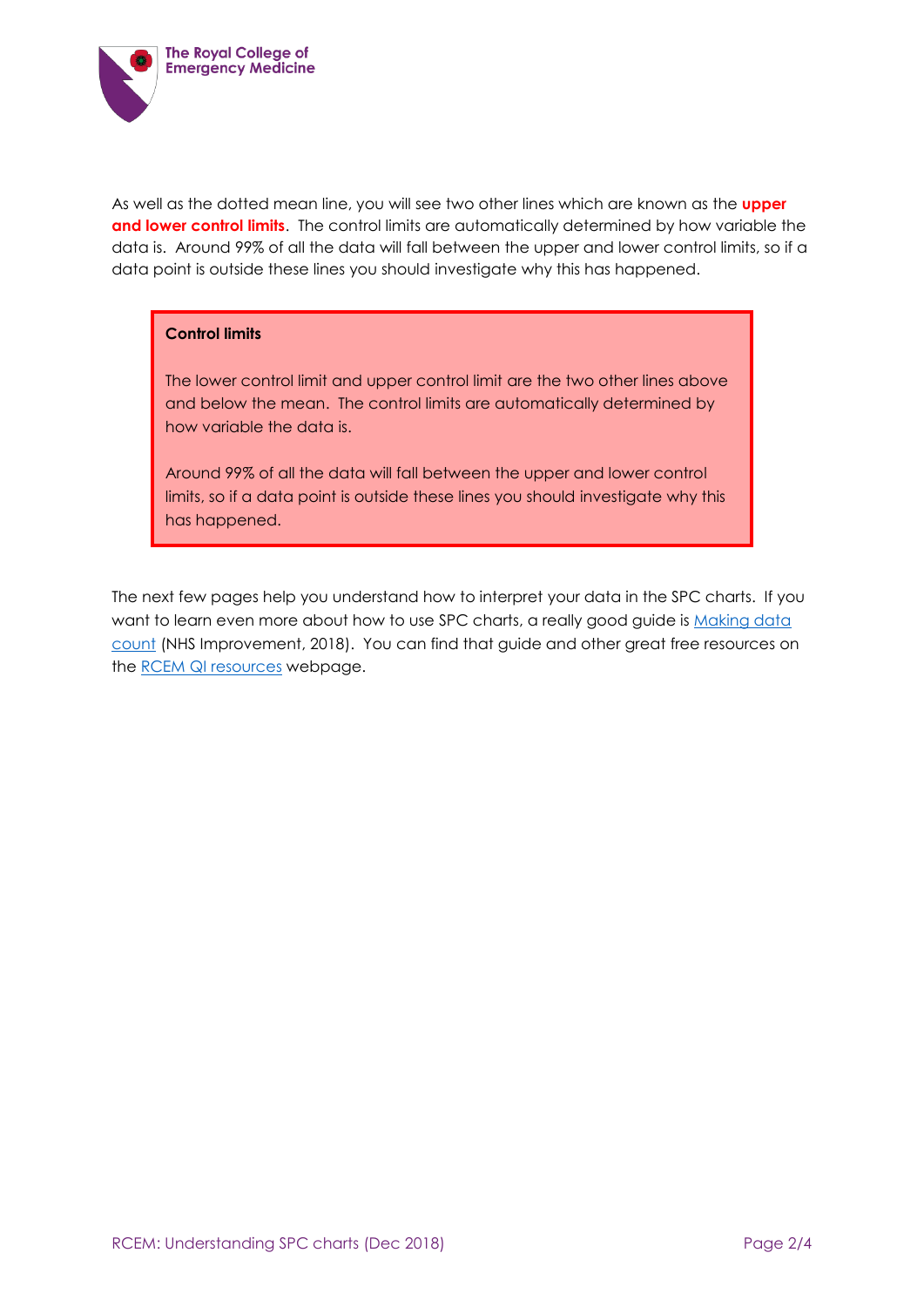

# **How the SPC charts can help you interpret your data**

### **1. Performance is improving (or deteriorating)**

A consistent run of data points going up or down with be highlighted with red dots so they are easy to spot. A run of data going up is a good sign that your service is making improvements that are really working. If the data is going down this may indicate that service is deteriorating for some reason – watch out for a lack of resources or deterioration as a result of a change somewhere else in the system.



## **2. Performance is consistently above (or below) the mean**

A consistent run of data that is above or below the mean will be highlighted with white dots so they are easy to spot. If your data has been quite variable this is a good sign that the process is becoming more reliable.